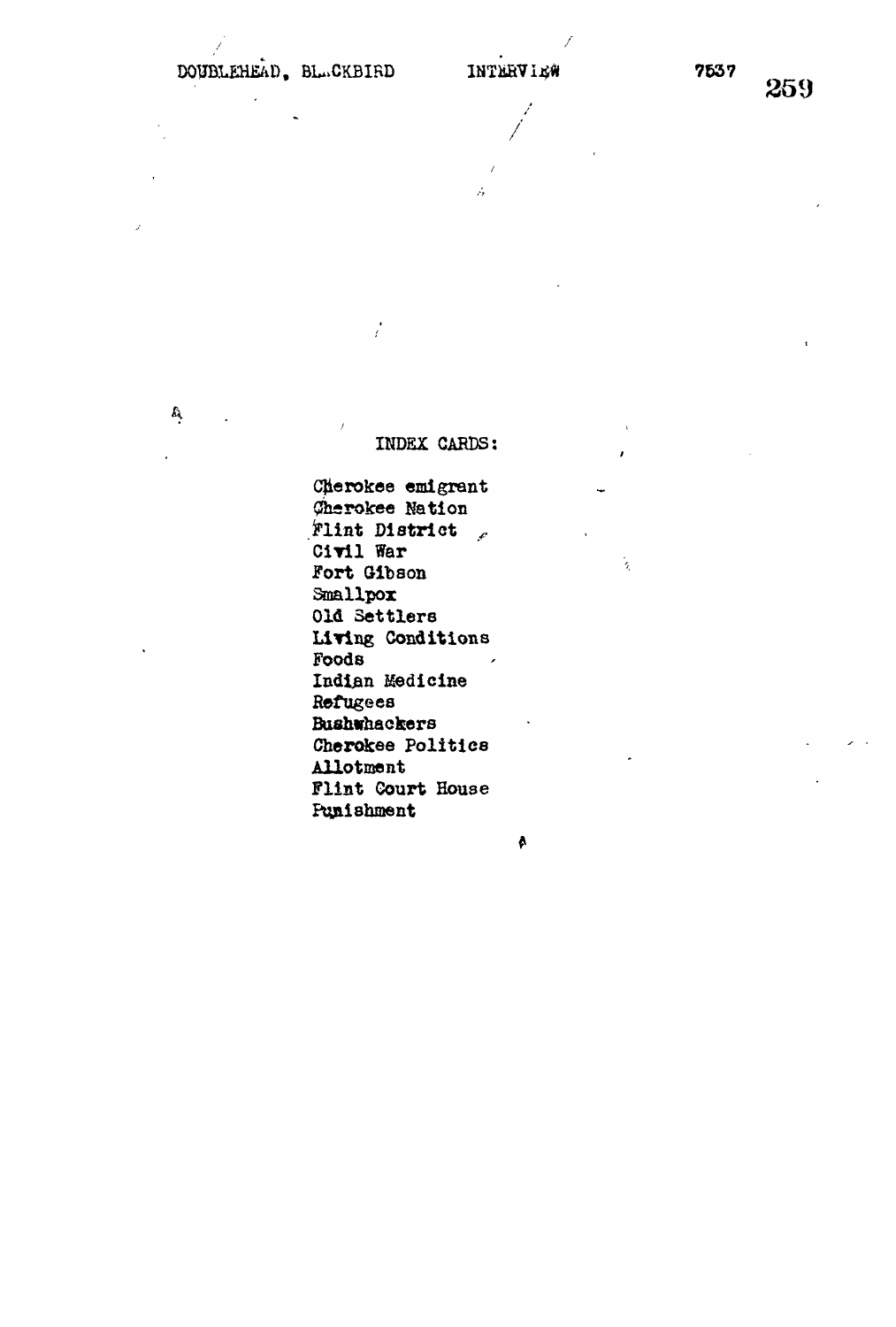## **DOUBLEHEAD, BLACKBIRD, INTERVIEW; 7537**

فتعار

**FIELD WORKER CDS HUMOKQBIRD Indlan-Fionear History S-149 September 14 , 1937\***

**INTERVIEW WITH BLACKBIRD DOUBLEHEAD Stilw»U , Oklahoma** Born December, 1848, Flint District **Cherokee Ration.**

Father's name, Adam Doublehead **Mother's name, Charlotte Doublehead**

**blackbird Doublehead, a fullblood**, was born in **Flint Wistrict, the cherokee Mation, in December 1848.** His father was Adem woublehead and his mother was **Charlotte uoublehead, both fullblood Cherokees and North Carolina emigrants who came to the Cherokee country in 1838. The Doublehead family settled in a coonunity now known as oherry tre e about fir e mile s south of the town of Stilwell .**

The Boublehead family when they left their eastern home, consisted of three children, namely : Emma, the **oldest child who died somewhere on the road west of the** *Mississippi*, The mext child was a boy who lived several **years after they came here.** This boy grew to manhood **and was murdered by two cherokees** *in.* **a drunken brawl** near the present home of Ed Paden now about three miles **southeast of tstilwell.**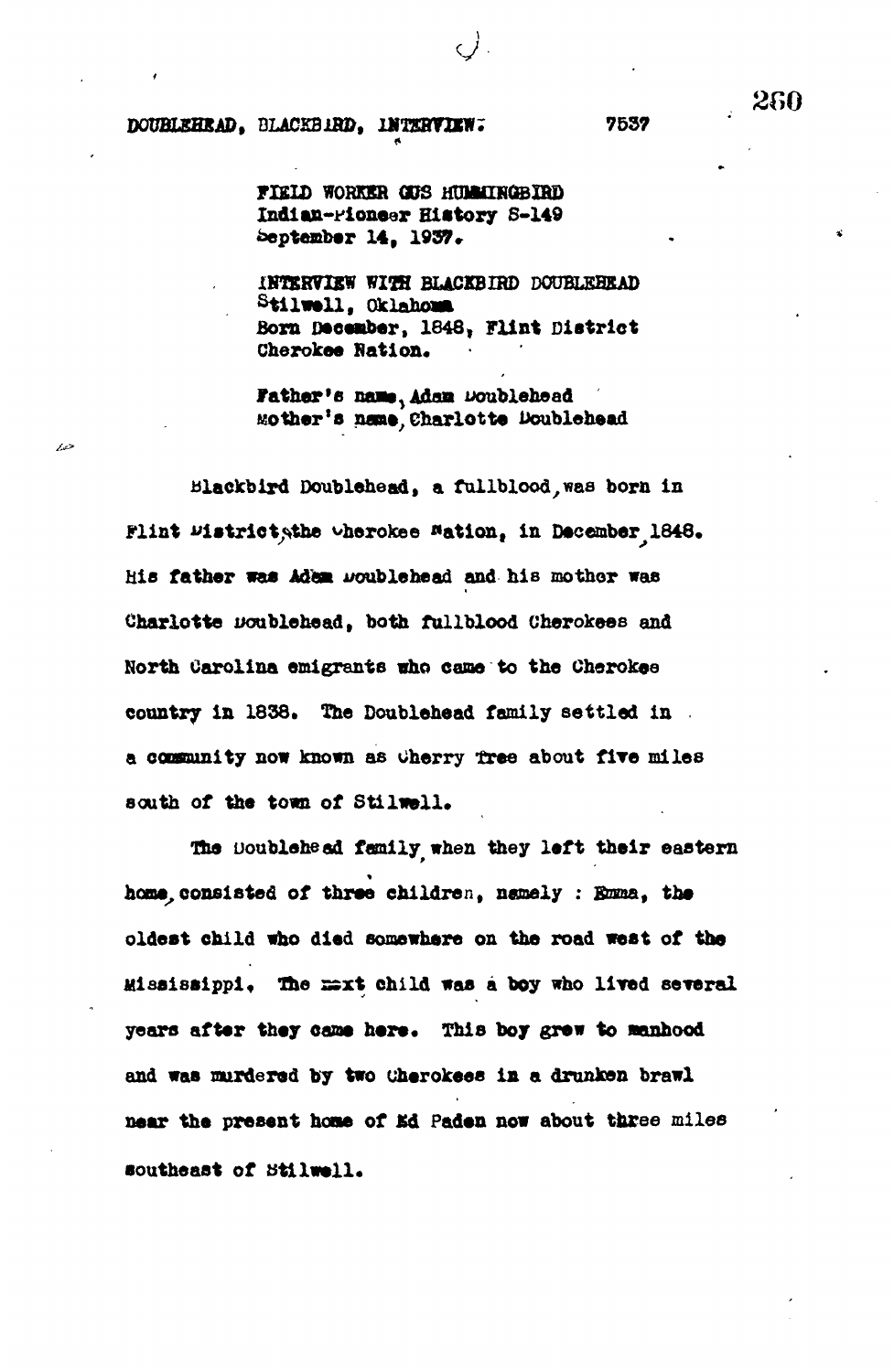**DOUBLEH AD, BLACKBIMD, INTERVIEW.** 7537

 $\overline{\mathbf{2}}$ 

The next child was a girl. She grew to womanhood at home in the Flint Bistrict. At the beginning of the Civil War she was living with a man. The man onlisted in the union Army and was killed in some **enlisted in the union <sup>A</sup> m y and was killed in some** They took the black smallpox while there and both died. They are buried somewhere in the neighborhood of **Fort They are buried somewhere in the neighborhood of fort** ۷ the *Givil* War in the union Army.

**the original of the universe of the universe of the universe of the universe of the universe of the universe of the universe of the universe of the universe of the universe of the universe of the universe of the universe** of age. But the Dawes Commission Roll states his age at eighty three. He now lives with his granddaughter. **ars.** Sam Bunch about five miles south of Stilwell on **Mighway 59.** 

Mr. Doublehead says the first home they owned **Was a small place just about two miles south of where** he now lives. After 1853 when the John Rose Faction of Cherokees was given a payment. his father bought a claim from a man who had been here ten years before the coming of the emigrants. Mr. Doublehead remembers the deal made by his father and this old Cherokee settler.

**261**

 $v^f$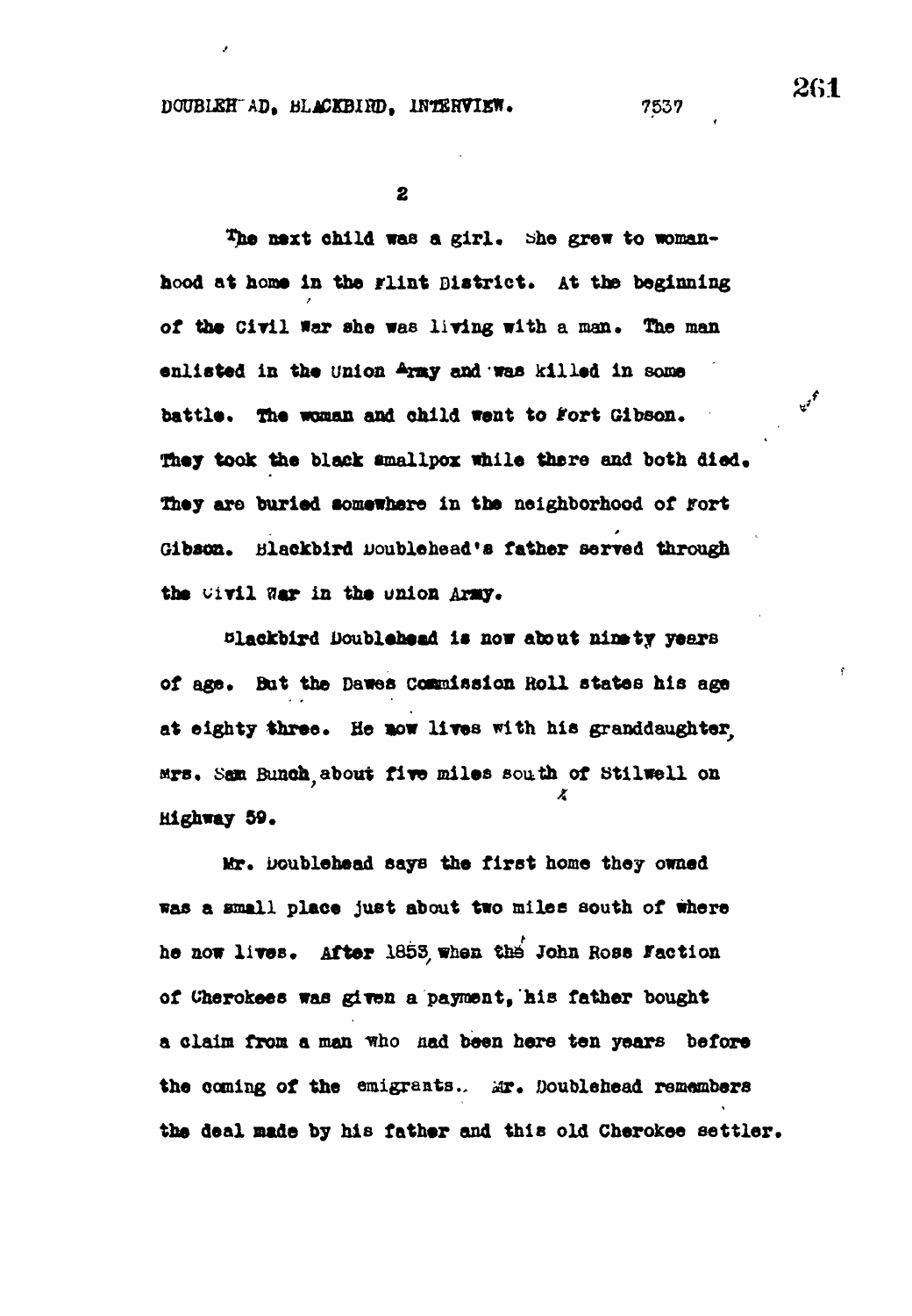$\boldsymbol{\varphi}$  .

5

**fliere were several families who lived in this •unity of old settlers, but they soon moved away** when the emigrants came to live among them. For , **several years the old settlers and the emigrants did not get along with each other• The emigrants** did not like the old settlers because they had **did not like the old settlers because they had** listened to the <sup>R</sup>idges and Boudinots who favored **listened to the \*\*ldges and Boudinote who favored Hemoval. for this reason the emigrants all sold their claims and moved away\* The family from whom the Doubleheade bought their claim moved to Honey** Greek which is now Delaware County.

# **EARLY Lin**

**Creek which is now Delaware county\***

**Most of the early life of Mr. Doublehead was** spent on a small farm which his father operated just **about a quarter of a mile from where he now stays, when this interview was made Uoublehead was in an old field in which he used to work before the Civil nar. this interview was written about ten yards from** the place where he first saw wheat threshed.

**The farm which they bought from the old settler consisted of about ten acres, the principal crop was**

 $\mathfrak{f}$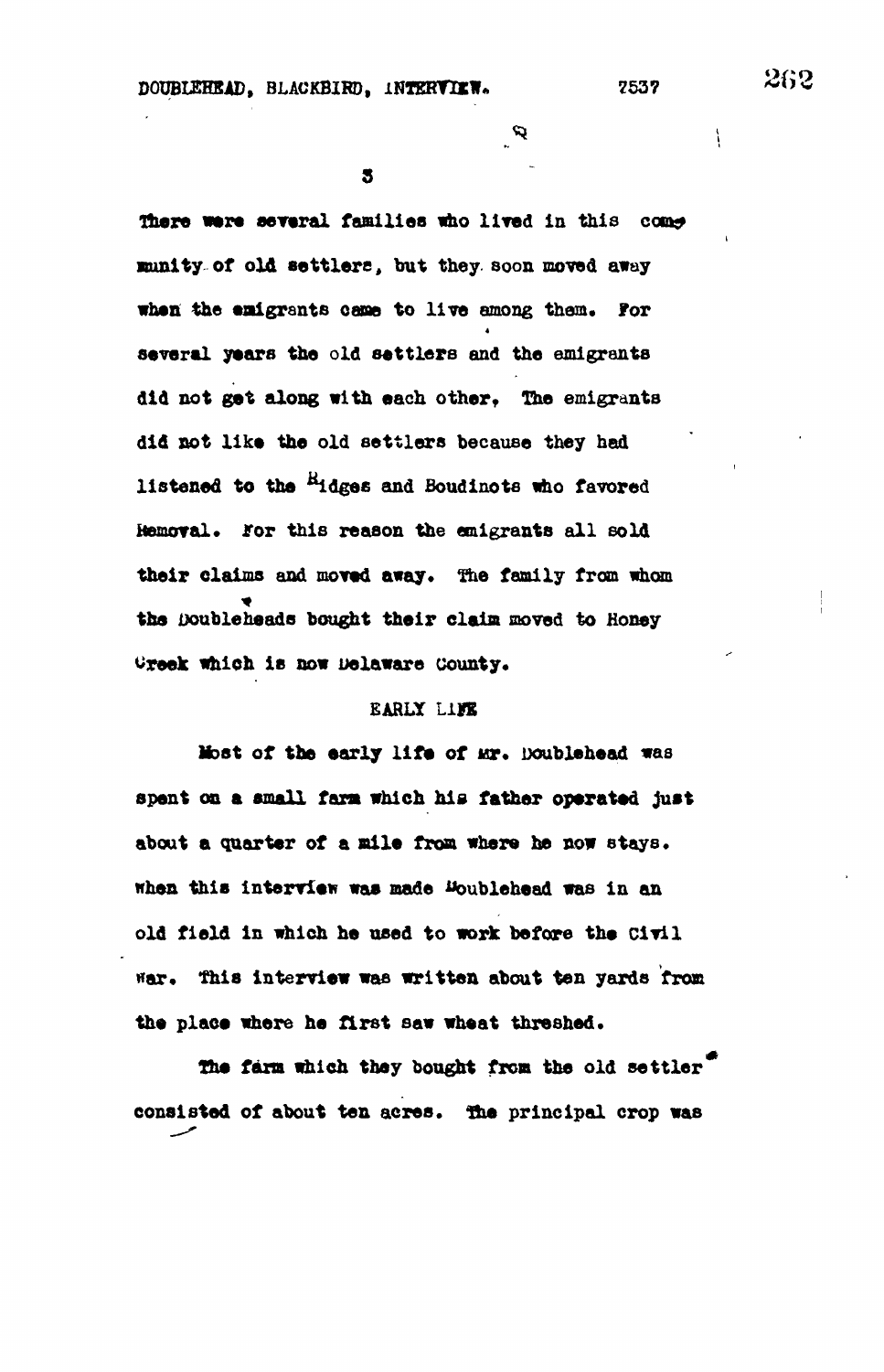## **DOUBLEHEAD, BLACKBIRD, INTERVIEW . 7537**

**corn. M that day and time there was not a mill in this part of the Cherokee Nation. So most of the milling was done at home, SSiere were no teams that** is, no horses or mules. Host of the ground was broken **with a hoe. Instead of breaking the soil , they just** dug holes in the virgin land about three feet apart and planted their corn. Very few acres of corn were **planted among the ^herokees, but the yield was great and i t did not take so such corn to do a family for a year as i t doos now.**

**The old timers or those who came from the east** usually planted about three acres of corn. They did **not build barns^they just had email log pens called cribs. The three acres of corn usually produced about a hundred bushels.**

## **THINGS USED FOR FOOD**

**Corn was the principal food of the Cherokeea at** that time.  $\rightarrow$  t could be used for food in many ways. **lfeal was made at hone in the old tine with mortars made out of logs and sometimes out of rocks. ¥he corn**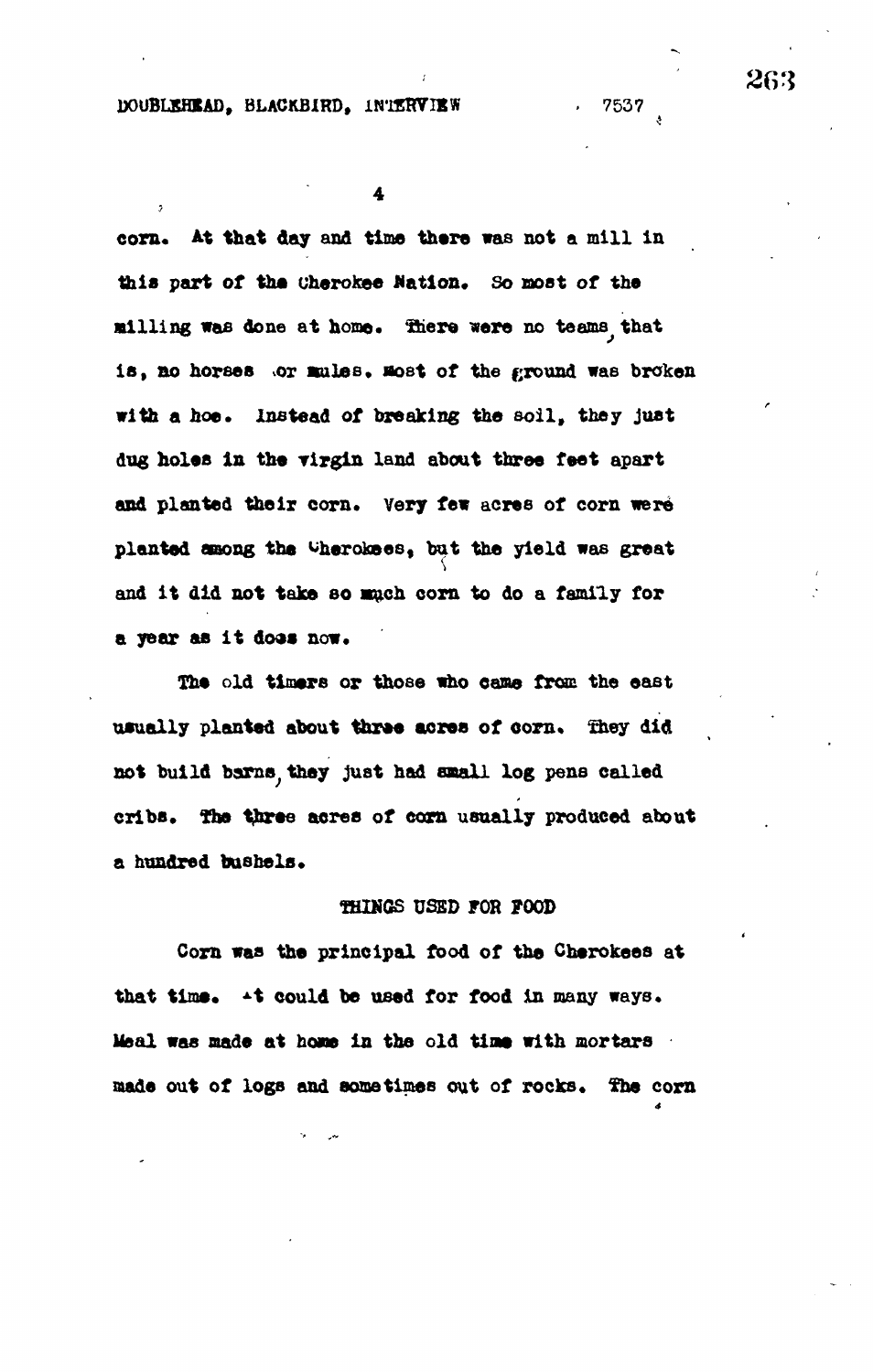**DOUHLEHEAD, BLACKBIRD, INTERVIEW.** 7537 264

**was first skinned In ashes. After, the skin was** taken from the corn it was put in this mortar and 4 **beaten with a long pole that was made to fit the bowl JGUI & UA flu&\*& of too mortar, thia process made meal\*- the only trouble was that this had to be done for every meal. You could hear these mortars at all the hones of the Oherokees just at daylight every morning. People did not eat as much** bread then as they do now.

**Hominy was made from corn but this is not the** same hominy that we now have. This hominy was called **Ga-Kaw-Han-Na and this dish was prepared by skinning the corn, then cracking this skinned corn to about four pieces to every kernel, then they would set this up for a day or so. This corn was then cooked until done on a slow fire. Plenty of soup wae left with it. Then, this was left covered until it turned sour. This was the chief food for the slek.**

**Wild meat was another chief food of the early day** i **Gherokees. ihere weae plenty of deer, wild-turkey,**

 $X_7$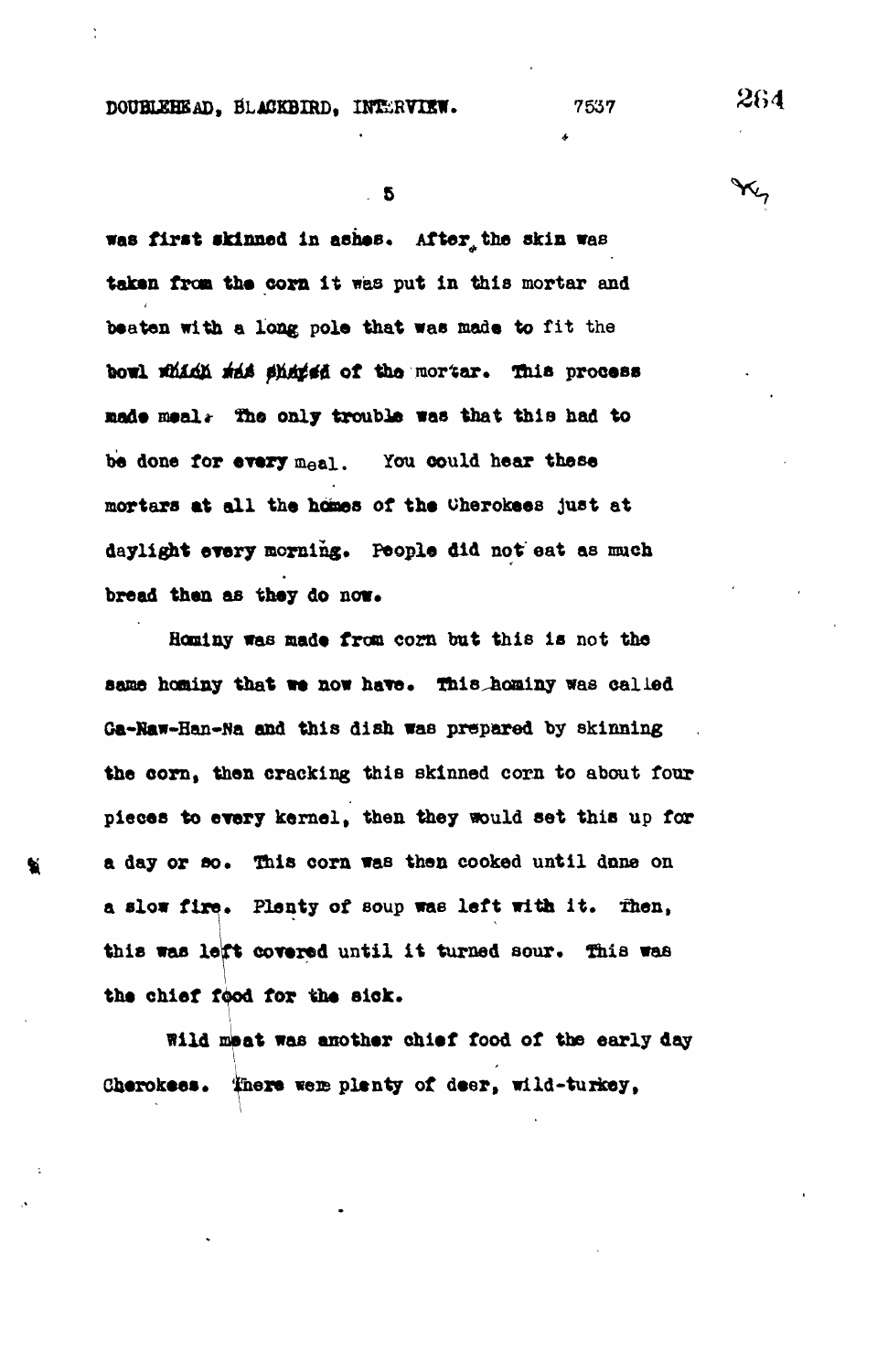6

**squirrel and other small animals, but the flesh of turkey and deer was their chief meats. Deer were so plentiful at that time that it was difficult to** raise a crop under a bad fence. Deer went in droves **all over the hills, turkeys would eat up all tho** peas in the fields. There were all kinds of fur-' **bearing animals in this country but there was no sale for fura as we have now. Some times the Cherokees would go hunting and stay for several days. There** were no buffalo in this part of the country. One buffalo has been seen in the hills east of Bunch. **Wolves went by dozens. The streams were full of** s fish.

## INDIAN MEDICINE

Before the Civil War there was not a white doctor known to the Cherokee people, that is to the faction of the Cherokees who came to the Cherokee' **Nation\* Host of the doctoring was done by the Medicine Men of their tribes\* Many of these men were to be found** at that time.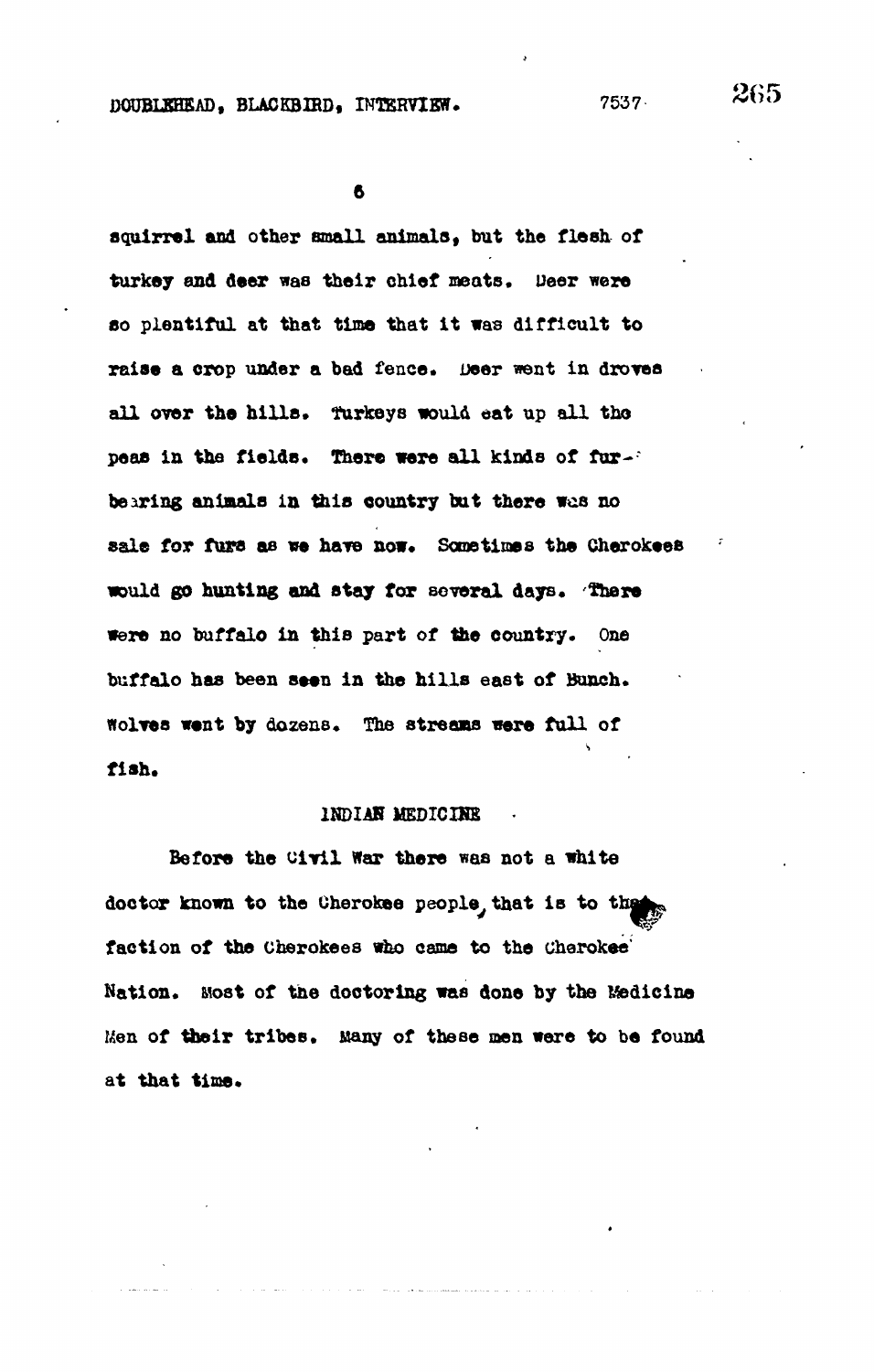7

There were several medicine men in this district and in the Sequoyah District who did their doctoring. **But there were not BO many different kinds of diseases among the Chsrokees then, tfever was not known,that** is fevers such as we now call pneumonia, typhoid and **malaria.**

The only diseases that were common among the **Bherokees were chills, headaches, pellagra and consumption** which we now call tuberculosis. The last named was the **moot dreaded\ They claimed this disease could be cured** and it has been cured by this old method of doctoring.

To cure this disease the patient had to agree to several rules, that is to avoid eating too much or allow**ing other people to contact him, observe the signs in the moon and to be sure not to allow any person to enter the room in which he was.**

**9o remain healthy each child was taken to the springs** each month for four mornings before the sun came in sight. Many Cherokees believe in that doctrine to this day. They took a **bath each morning winter and summer.**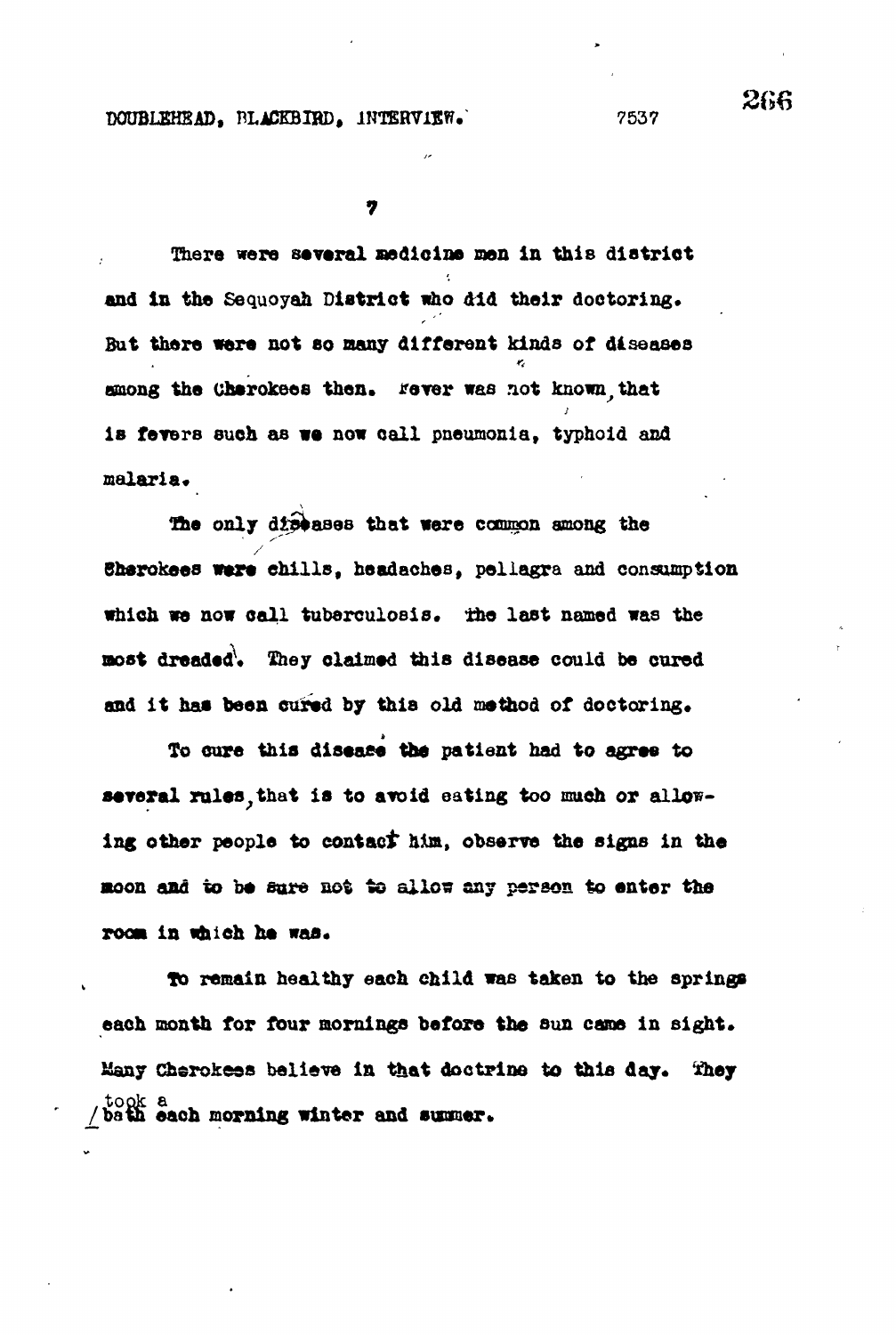$\alpha$ 

**8**

## **CIYIL WAB**

The Civil War started in the Cherokee **N**ation when Mr. Doublehead was about twelve years old. He still lived on the same farm on which his father settled when he came from the east. For sever i months before the war really began in the Cherokee <sup>n</sup>ation there were rumors of war.

**uany representatives of the North and the south** came before the real beginning of the war. Their represent**atives tried to induce the majority of the oherokees to** favor their side of the question. So, at last a man whose **name in Cherokee was Dirteater, called a meeting of the uherokeea who lived in the comnunity and the surrounding territory for several miles at a place called the "Mounds\* which waa located on the south aide of the mountain.that ia oa the east eide of the present Indian church of cherry Tree, just about a mile north of \$&e fasssas uandy Misk bprings where so many Kse-foo-\*ah meetings have been held.**

**Blackbird Double head'a father took him to one of these meetings. ?im principal speaker van a man named in Cherokee "Cyclone.<sup>M</sup> They discussed what business they had in this**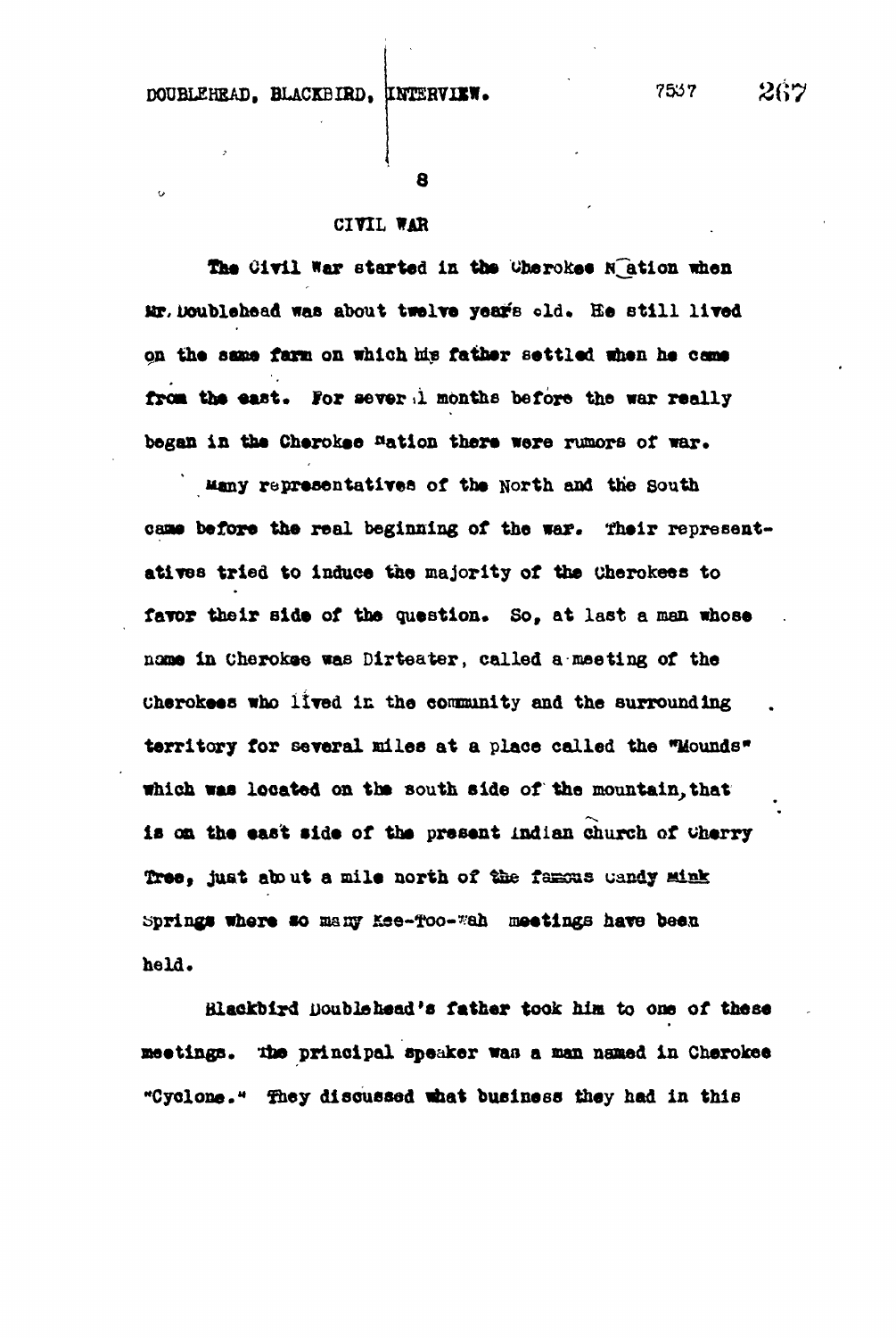**DOUBLEHEAD, BLACKBIRD, INTERVIEW. 7537-10**

**<u>Asthering corn; they took their horses and killed one of</u>** the little boys who was about ten years old. This boy's **father had enlisted In the army with ray father . His name** was Tony Leach. The other boy was shot but he got well; **they did not do anything to the woman but they took the** corn that was gathered in the wagon and the horses. There **were shout twenty of these scouts.** 

These acts of the Southern men were reported to Fort Gibson and an anny of Home Guards was sent to this part of the Cherokee Nation. This axxy camped west of the present town of Stilwell, about where the New Hope Cemetery **l a now located. Blackbird's father , Adam Double head, was a member of thei r Hcme, Guards and at one tine Blackbird and h is mother went to the camp and stayed two nights with his father . Wb-n this srisy left , they want south through the** Lee's Creek country, but they found no Confederates in the **Cherokee country.**

**After the Federal Amy left the Flint District a** small part of the Confederate Army passed through the **Flint District coming from the south. This army numbered about one hundred nan. The men that did not take either .**

2G8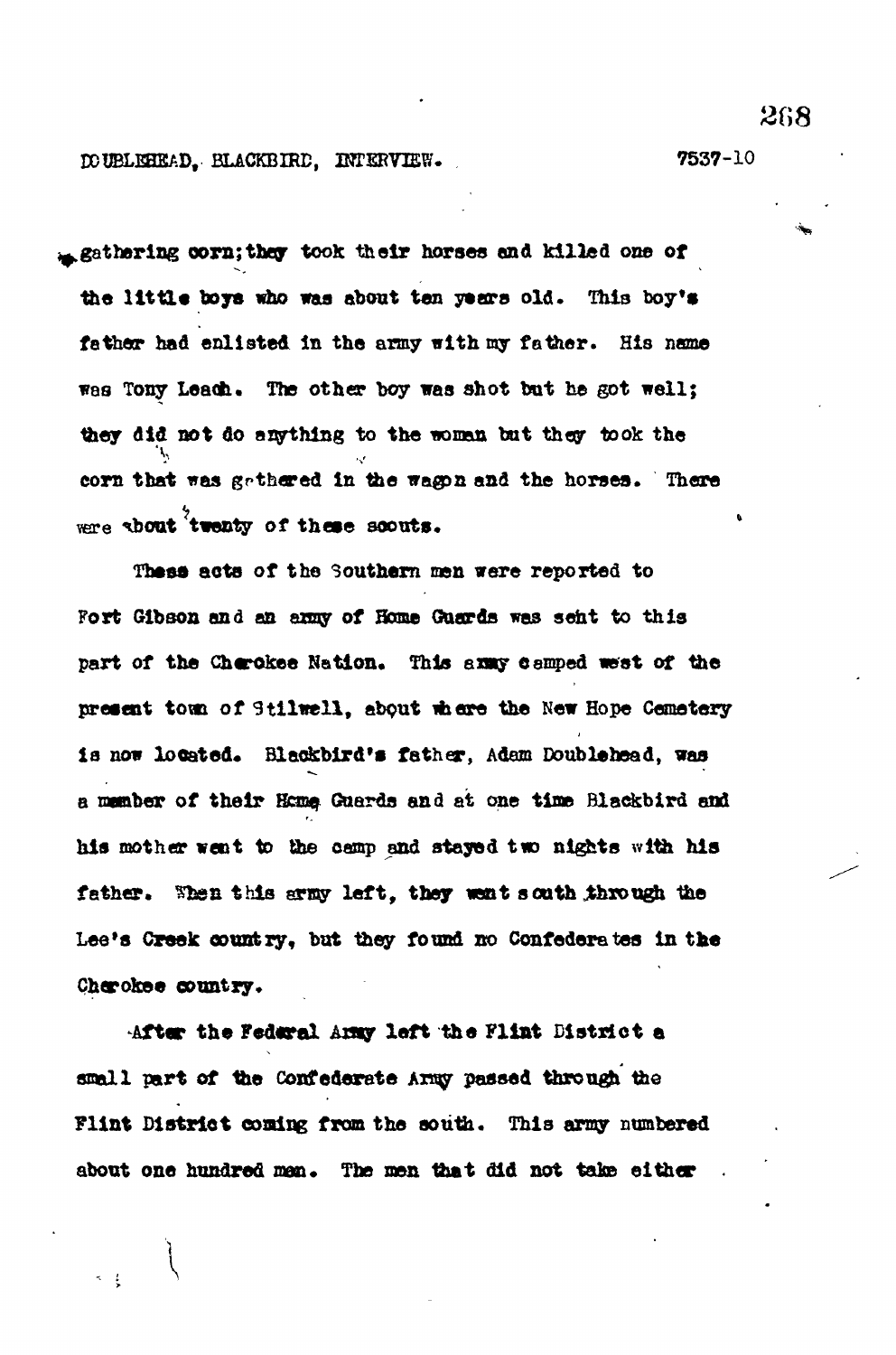#### **, BLACKBIRD, INTERVIEW• 7537 - 9**

war. Some claimed at this meeting that they would be forced later to enter into this war on one side, either North or South. At that time most of the old settler Cherokees had moved out of the country. So at the last **Besting the Cherotoes of this part of the country agreed to faror the North. 3o the meeting place for these** Cherokees was to be at the home of this Cherokee named **"Cyclone<sup>f</sup> n on Greasy Creek. About fift y men from** around this country went there. Sequoyah District sent about one hundred to this place and they all started for **?ort Gibson to enlist in the Union Anay. Blackbird Bouble head treat in this bunch.**

**Blackbird Doublehead does not remember what time-of** the year it was when they left their homes for the army. **but it was not very long after they left until the Confederate scouts cane to the Indian country pillaging homes and farms and carrying away everything. Then the Cherokee women and children were farced to go to the woods for** protection. Things became very serious among the wauen **and children in this part of the country.**

**The scouts of the Confederates cane to the farm now by 3aa Starr and caught a woman and t w small boys**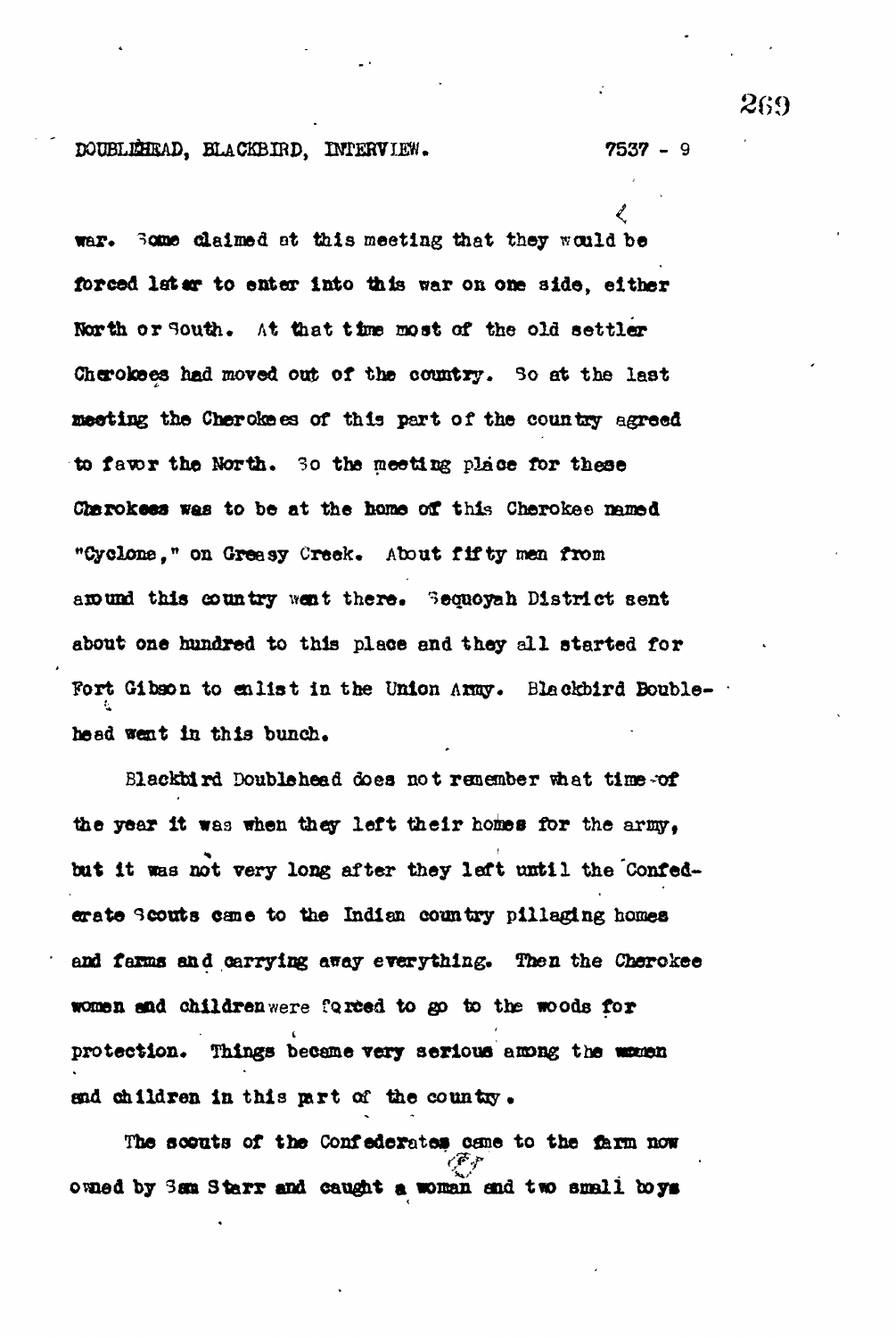DOUBLEHEAD, BLACKBIRD, INTERVIEW. 7537-11

side were called bushwhackers; there were several of them in the Flint District. These men gathered at a place now called Faden 3prings and formed a small  $\epsilon$ rmy numbering about fifty men. They met this detachment of Confederates in an old field just three miles east of Paden & prings toward the Little Lee's Greek and fought a battle there which lasted only a short time. . These bushwhackers were outnumbered and fled. There were sbout ten or twelve men killed in this battle.

« /

In this battle, a man named Johnson was killed. He belonged to the Union Aray. He was et this called meeting of the bushwhackers at Paden 3prings. He was sent there by the United 3tctes Governmesit to make aa agreement with these men to join the Union 'rmy. These men were not slackers as we call men now who would not go into the army. They were hiding around to protect the homes of some of the men who were fighting. But the government wanted them to join with the other men stationed et various places.

*ifter this battle, the Cherokees realized that war was* getting dose to home and the women and children were promised rations if they would come to a place near Fort Gibson. So the women of this community went there.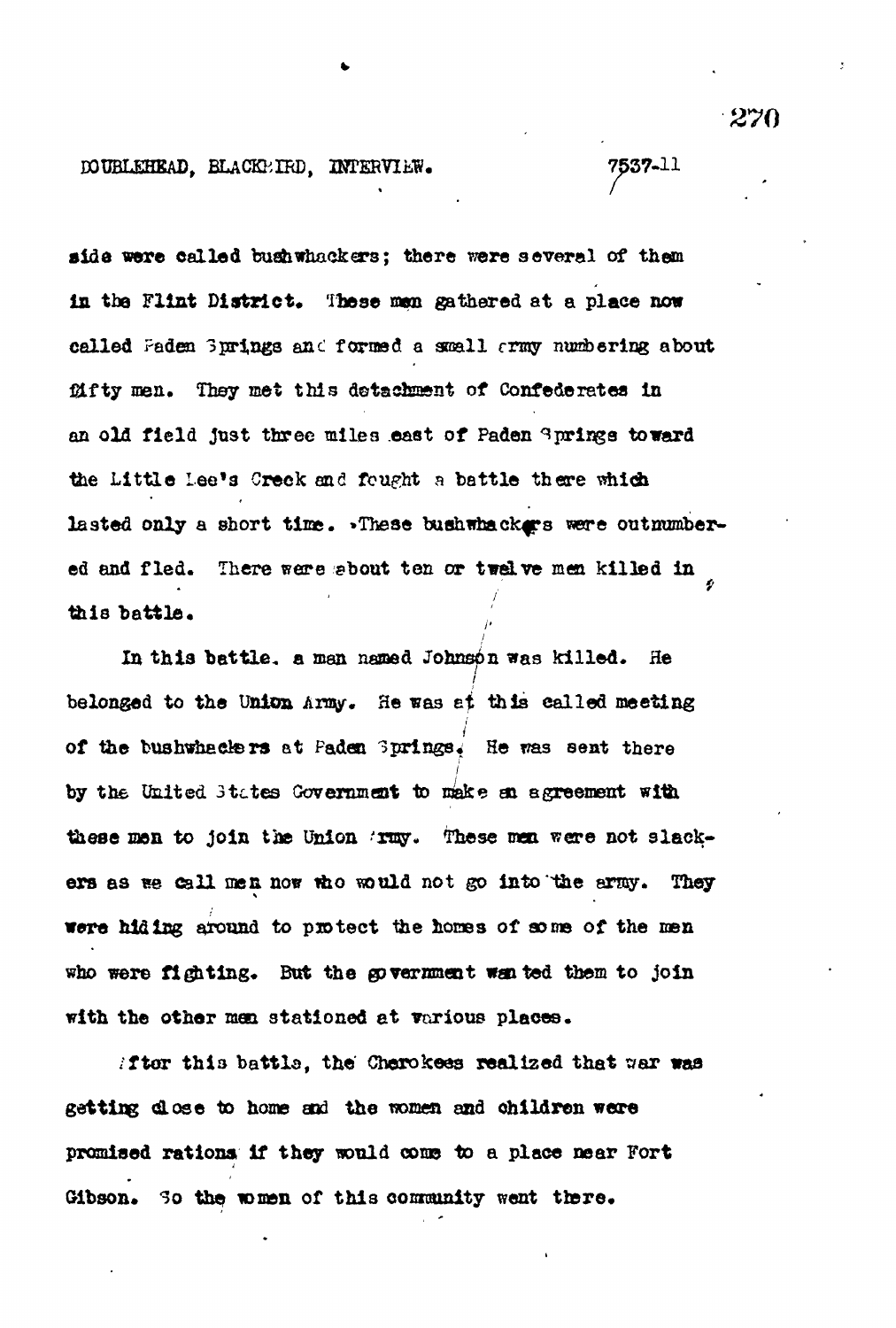## **DOUBI£BEAD, BLACKBIRD, INTERVIEW. 7537~12**

**Many other women, wives of the Northern men,were there also . They al l canped ahput a mile to the east of the Fort. That must have been In 1861. These women** remained at Fort Gibson for about a year end a half. Blackbird's sister died at Fort Gibson with the black **smallpox and is buried there. This disease came through the Cherokee Nation in 1862 in the months of June. July and fogust. This was one of the worst diseases ever to hit the Cherokee Nation. People died by the hundreds, and graves could be found just everywhere on the hills. The Cherokee women vould dig shallow graves and bury their dead..**

**i'.hile Blackbird was at Fort Gibson he became acquainted with several army officer s stationed at that place, but he ' / does not know their names in English. Among these army / /** officers was Captain Cussie 3eabolt from the Sequoyah **District. A Cherokee by the name of Cloud was also a captain. Here is a list of Cherokees whom blackbird ;** lnows: Huckleberry Flute; this man Flute lived on Sugar **/** Mountain in what is now Cherokee County. Captain Leaf lived on Dry Creek, also in Cherokee County. Captain Jumper

**lived on Dry Creek, also in Cherokee County. Captain Jumper**

**v /** 271

**/**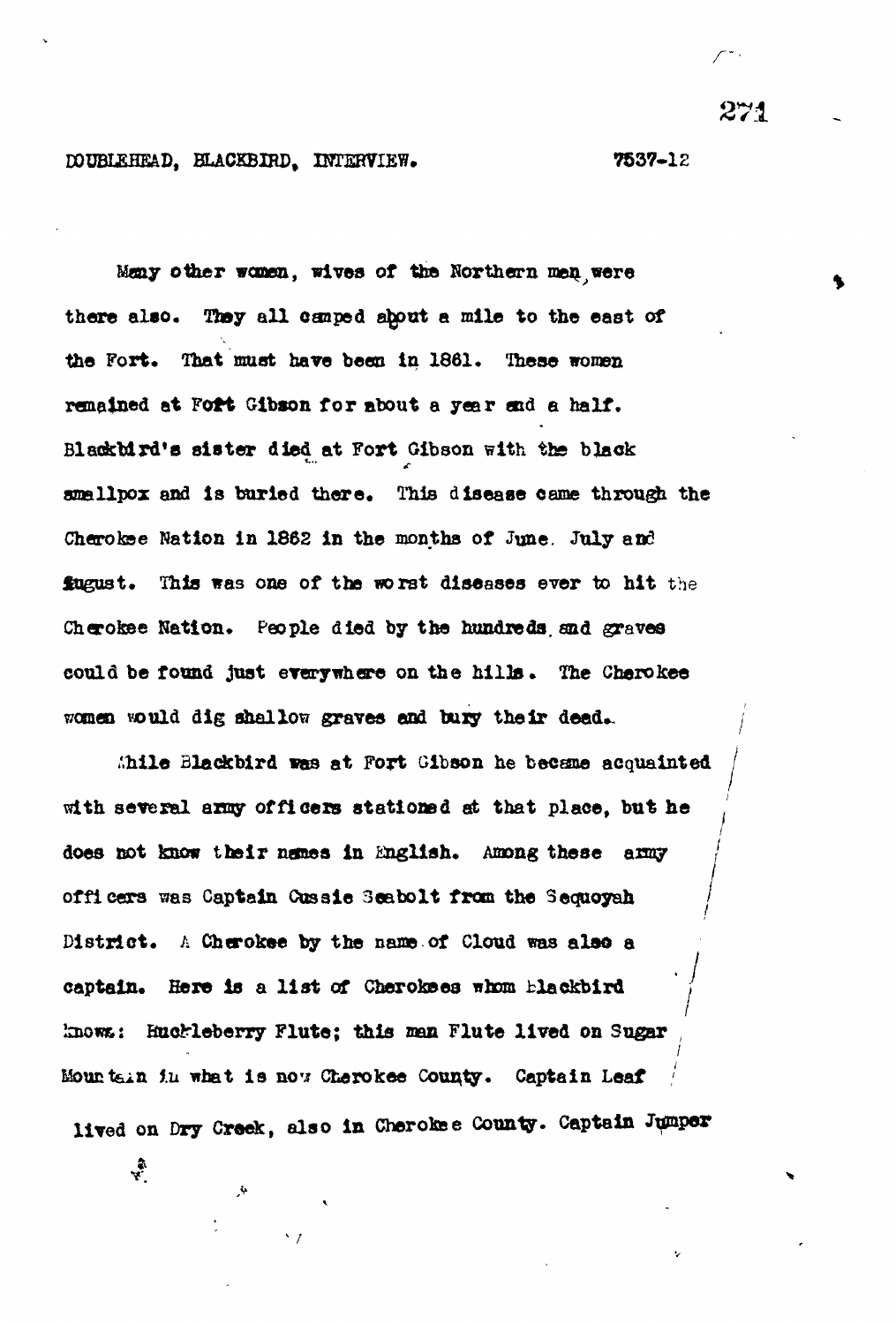## **DOUBLEHEAD, BLACKBIRD, IHTERVIEW. 7537-13**

lived in Delaware County; Captain Rounds also lived in **Delaware County. Money Steale r was alao a captainj be lived at Fort Gibson. Captain Vann was from the Flint District, his home waa on Starkf&er Mountain in what la** now south Adair County. His father served under Captain **~ Venn and was in only one battle .**

## Politics.

**Soon after the Chorokees learned the importance of elections they formed two major parties; the National Party** and the Downing Party. Most of the men who belonged to **the National Party were those who served in the Northern Army. The Doming Party was made up of those who favored** the South. The old grudge that the Cherokees,had against one another was renewed in this war. For most of the treaty Cherokees favored the **Bouth**, that is, the Ridges and the **eoudinots\* Standwatie Boudinot, the nephew of Lliaatwas a** Confederate General in the war. He was the man who caused most of the **ireaty Party Cherokees** to join the South.

**At the treaty of 1839,as told to Blackbird, this hatred was** *m* **ationed but an effort was made for these Cherokees to become friends as they had been back in the**

s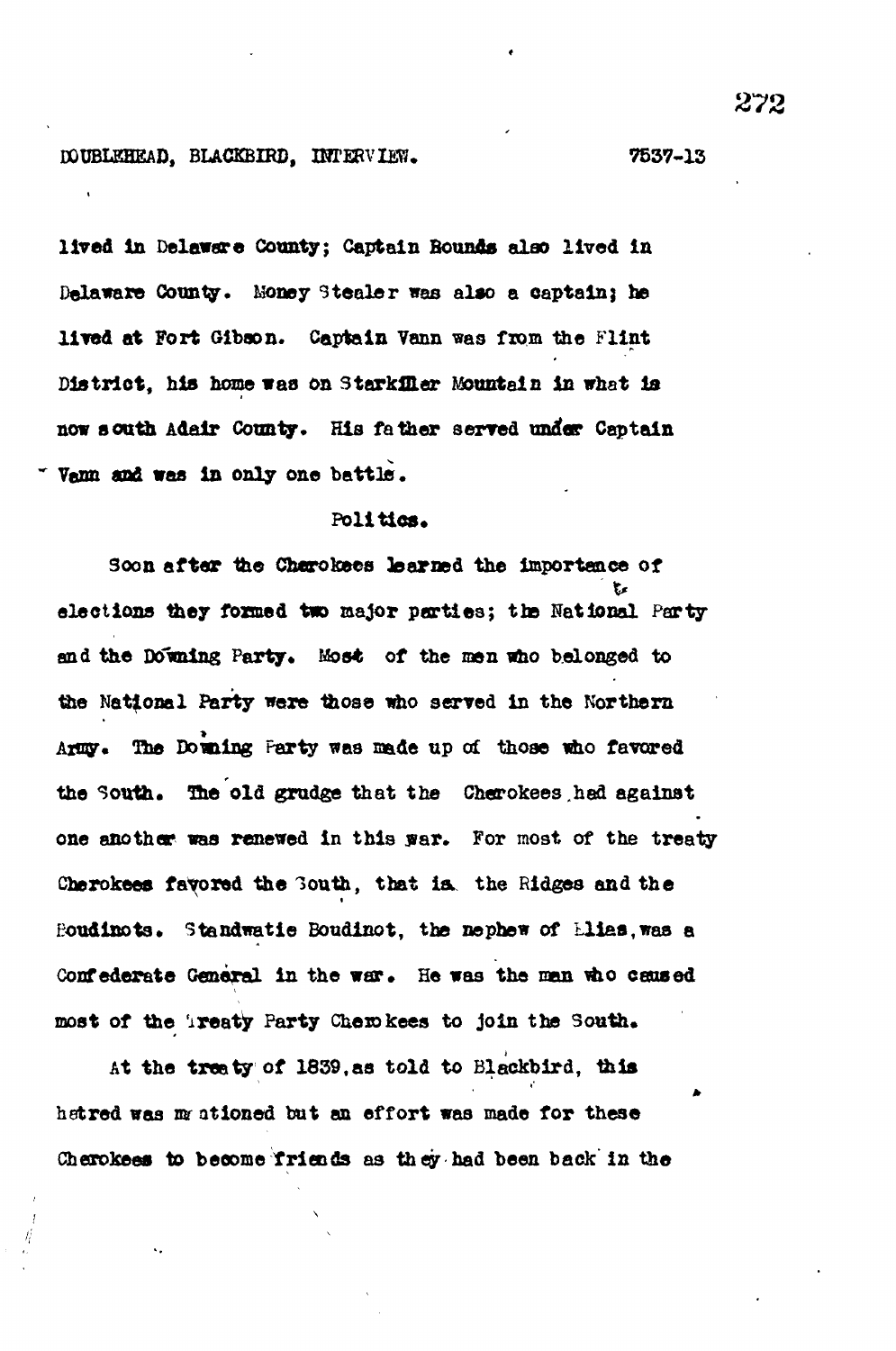#### **DCUBLEHEAD, BLACKBIRD, INTERVIER. 7537-14**

east before the removal. They were to bind themselves as a Union forever, but in this war the Southern representatives **induced Standwatle Boudlnot to Join the Touth, The Boss** Cherokees went with the North. In the same way the two factions differed in politics. Boublehead says as long as there are three Cherokees alive in the United States, they, **TTIII sever forget this hatred.**

## **Allotment.**

**As mentioned ^before, this division of the Cherokees** caused the Allotment law to pass. Shen the Downing Party **controlled the Cherokee Legislature for oneittoe they passed** this law without the approval of the majority. Mr. Double**head was a Jan itor at Tahleqnah when this la w was passed.**

He could tell that most of the members of the legislature **at that time were mixed breed Cherokees. There was more white blood in the room of Council Men when this law was passed. The vote was tied for several days «hen this election was held. But finally, two Downing Party men voted** for this allotment. No doubt they were paid for their vote. **These Eastern men «ho were present at this election tried to buy the votes of two men for the Allotment law. These**മ